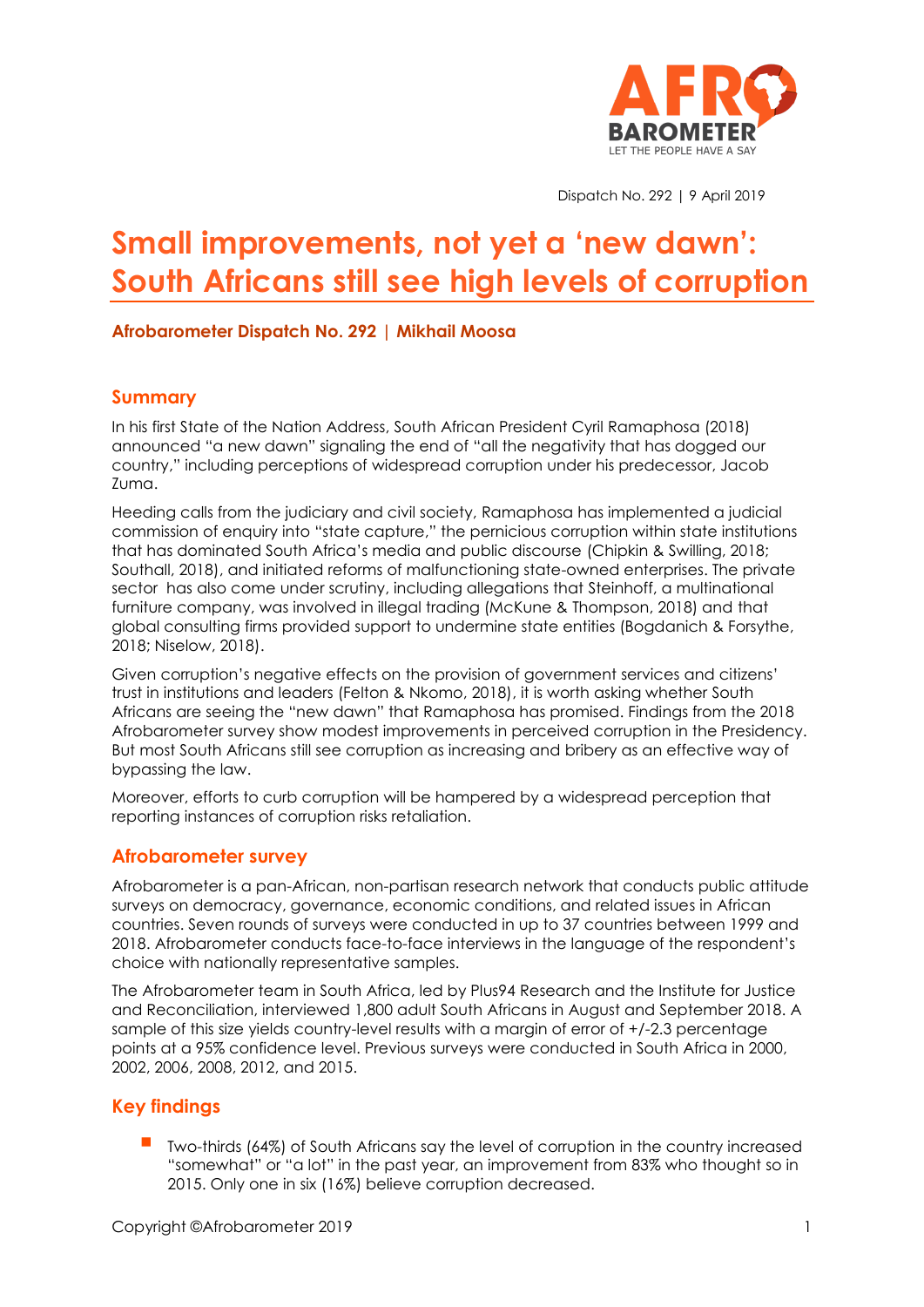

- While a majority (58%) of South Africans believe ordinary people can fight corruption, almost two-thirds (63%) say reporting incidents of corruption risks retaliation or other negative consequences.
- The proportion of South Africans who think that "most" or "all" officials in the Presidency are corrupt decreased by 7 percentage points, from 46% in 2015 to 39%. Popular perceptions of pervasive corruption showed little improvement with regard to members of Parliament (44%) and rose by 9 percentage points for judges and magistrates (32%).
- The police remain the key institution most widely seen as corrupt (49%). The institutions considered least corrupt are nonstate actors: nongovernmental organizations (30%), religious leaders (28%), and traditional leaders (26%).
- Among respondents who had contact with basic public services in the previous year, one in four (26%) say they paid a bribe to avoid a problem with the police, while about half as many paid bribes to access school assistance (14%) or government identity documents (13%).
- A majority of South Africans say it is likely that people especially the wealthy can pay a bribe to avoid taxes, avoid going to court, and register land that does not belong to them.

## **Perceptions of corruption**

Almost two-thirds (64%) of South Africans say corruption increased over the past year, including almost half (49%) who think it increased "a lot." But this represents a substantial improvement from survey findings in 2015, when 83% reported increasing corruption (Figure 1). The small proportion of respondents who say corruption decreased almost tripled, from 6% in 2015 to 16%.



#### **Figure 1: Is corruption increasing or decreasing?** | South Africa | 2015-2018

*Respondents were asked: In your opinion, over the past year, has the level of corruption in this country increased, decreased, or stayed the same?*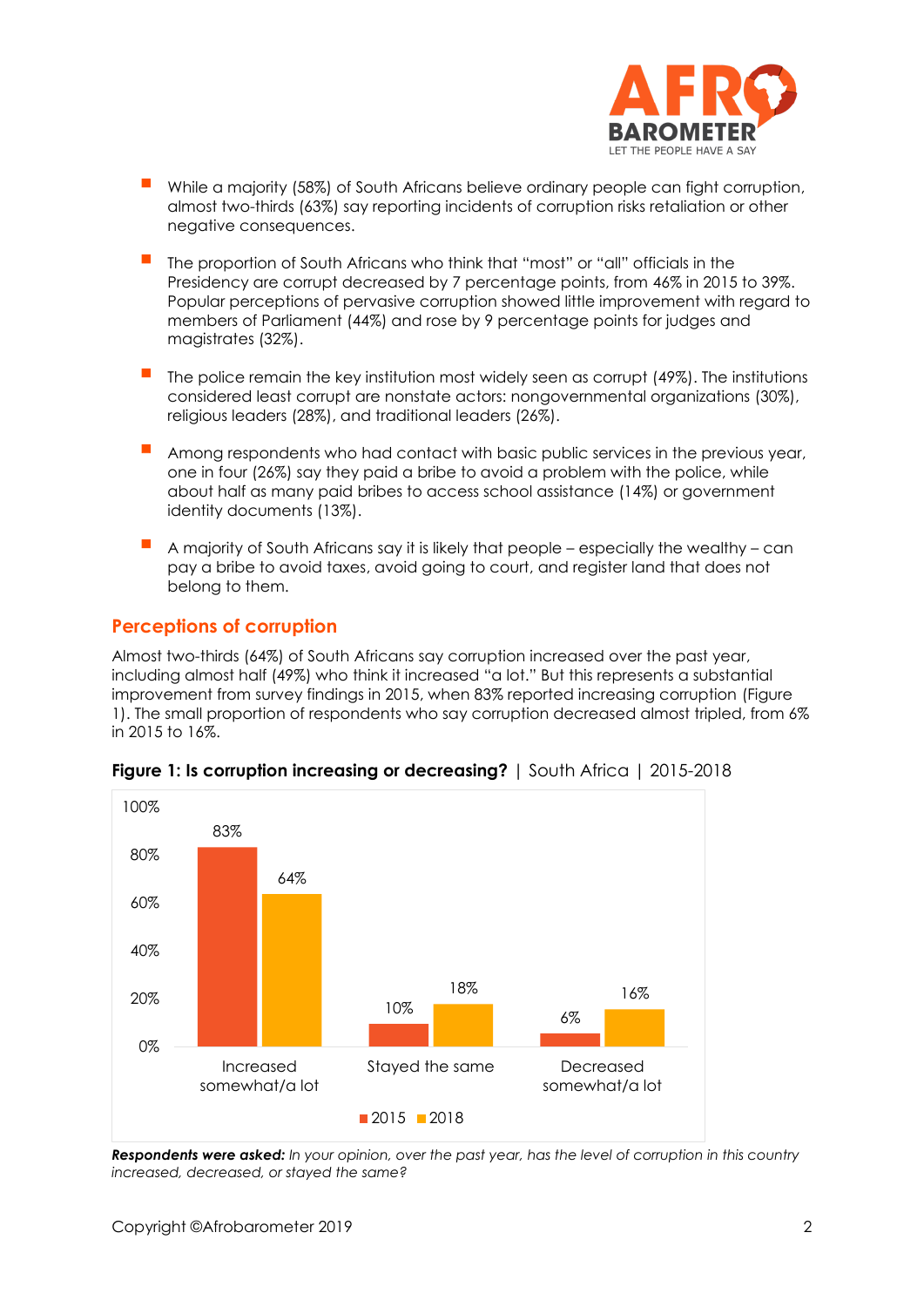

In line with their perception of increasing corruption, most South Africans (70%) believe the government is doing "fairly badly" or "very badly" at fighting graft. While a modest improvement from 2015 (79% negative), popular disapproval of the government's performance is higher than in any other survey round since 2002 (Figure 2). Only one in four citiens (25%) say the government is doing a good job on corruption.



**Figure 2: Government fighting corruption** | South Africa | 2002-2018

*Respondents were asked: How well or badly would you say the current government is handling the following matters, or haven't you heard enough to say: Fighting corruption in government?*

In the face of the government's perceived failure to address corruption, a majority (58%) of South Africans say that ordinary people can make a difference in this fight. But the proportion of respondents who disagree increased by 6 percentage points, from 29% to 35%, between 2015 and 2018 (Figure 3).





*Respondents were asked: Please tell me whether you agree or disagree with the following statement: Ordinary people can make a difference in the fight against corruption.*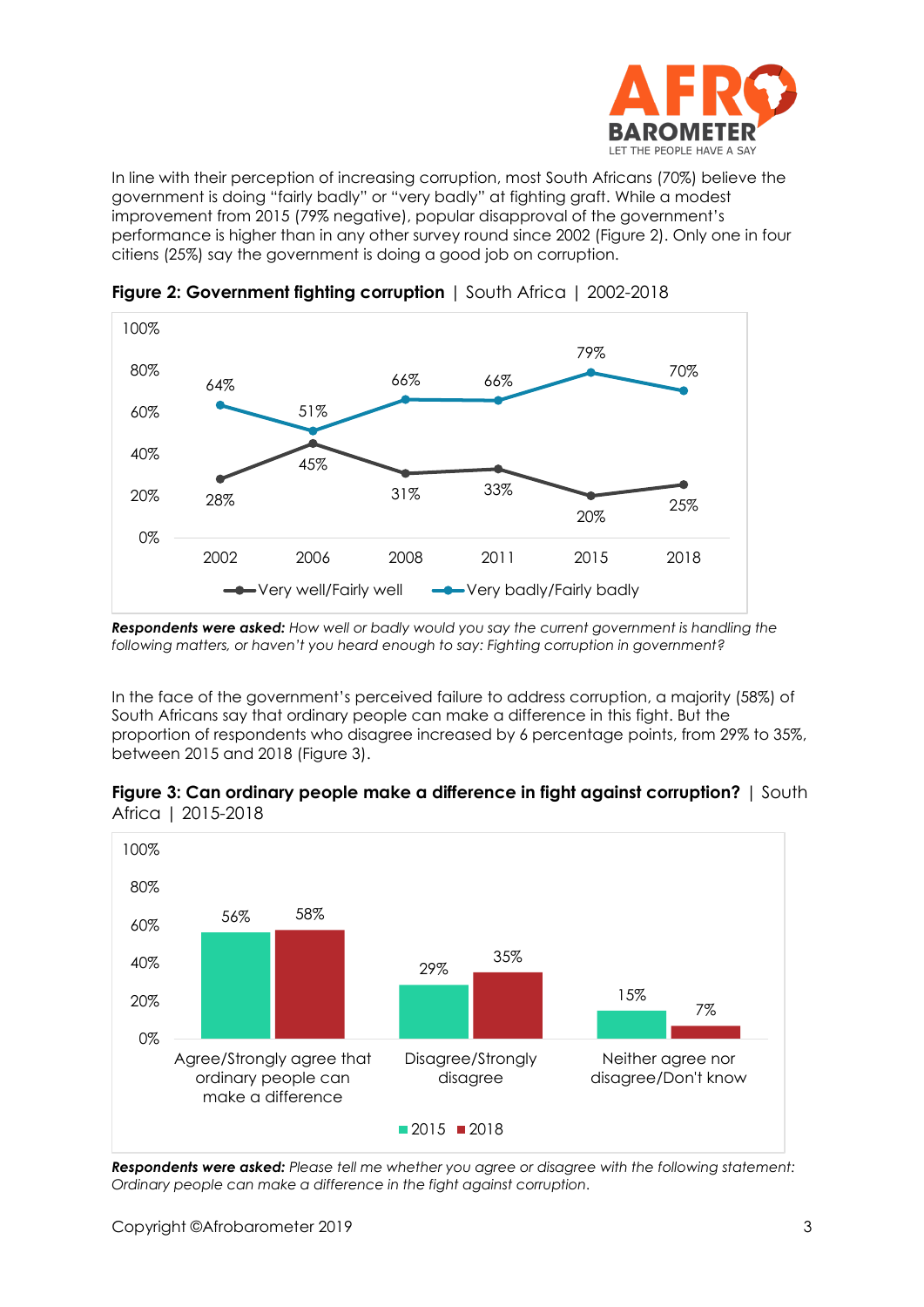

While a majority of South Africans think they can help fight corruption, they also fear retribution: Almost two-thirds (63%) say ordinary people risk retaliation or other negative consequences if they report incidents of corruption. Only one-third (34%) believe people can report corruption without fear (Figure 4).



**Figure 4: Can citizens report corruption without fear?** | South Africa | 2018

*Respondents were asked: In this country, can ordinary people report incidents of corruption without fear, or do they risk retaliation or other negative consequences if they speak out?*

In addition to fearing retribution, citizens may not report corruption if they think that nothing will be done about it. More than half (53%) of South Africans say it is "not very likely" or "not at all likely" that someone would take action if they reported instances of corruption (Figure 5). Four out of 10 (40%) believe reporting corruption is "somewhat likely" or "very likely" to result in the appropriate response.



**Figure 5: Response to reporting corruption** | South Africa | 2018

*Respondents were asked: How likely is it that you could get someone to take action if you went to a government office or other public institution to report the following problems, or haven't you heard enough to say: If you went to your local government office to report corrupt behaviour like misuse of funds or requests for bribes by government officers, police, or school or clinic staff?*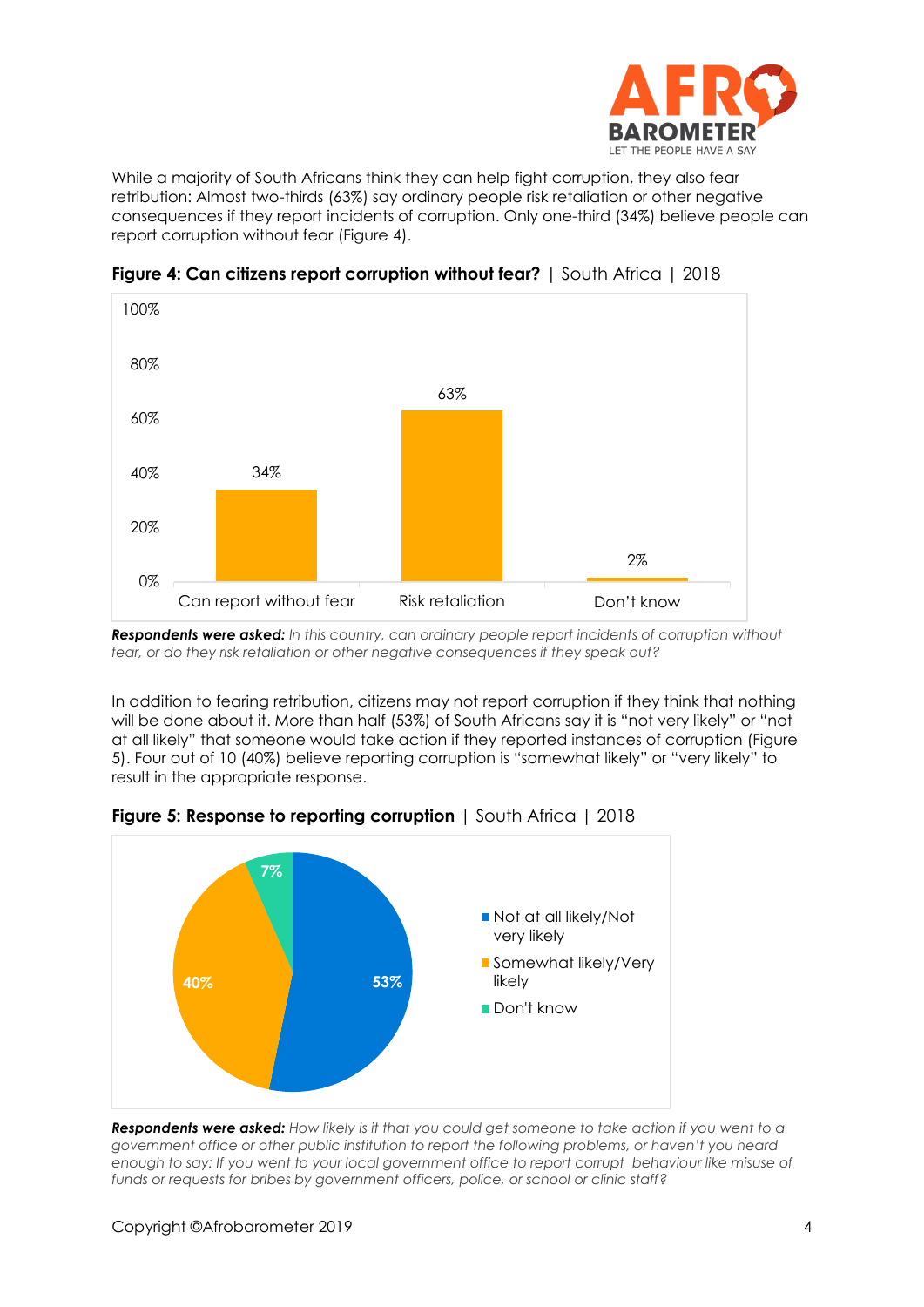

# **Corruption in institutions**

Much of the commentary on corruption in South Africa has centered on former President Zuma, state-owned enterprises, and the notorious Gupta brothers, but citizens perceive widespread corruption at the micro level as well.

About half (49%) of respondents say "most" or "all" police officials are involved in corruption (Figure 6). Almost as many think most/all local government councillors (45%), members of Parliament (MPs) (44%), and government officials (44%) are corrupt. About four in 10 (39%) see pervasive corruption in the Presidency, while one-third see most/all tax officials (32%) and judges and magistrates (32%) as involved in graft. The institutions considered least corrupt by South Africans are nonstate actors: nongovernmental organizations (NGOs) (30%), religious leaders (28%), and traditional leaders (26%).



## **Figure 6: Perceived corruption in institutions** | South Africa | 2018

*Respondents were asked: How many of the following people do you think are involved in corruption, or haven't you heard enough about them to say?*

Popular perceptions of pervasive corruption in the Presidency and Parliament increased by about 20 percentage points between 2008 (when 25%-26% of respondents said "most" or "all" were corrupt) and 2015 (46%) (Figure 7). Between 2015 and 2018, perceived corruption declined by 7 percentage points for the Presidency (39%) but held fairly steady for MPs (44%).

The judiciary is less commonly perceived as corrupt than other branches of government, but the proportion of South Africans who see most or all judges and magistrates as involved in corruption increased by 9 percentage points between 2015 and 2018, from 23% to 32%.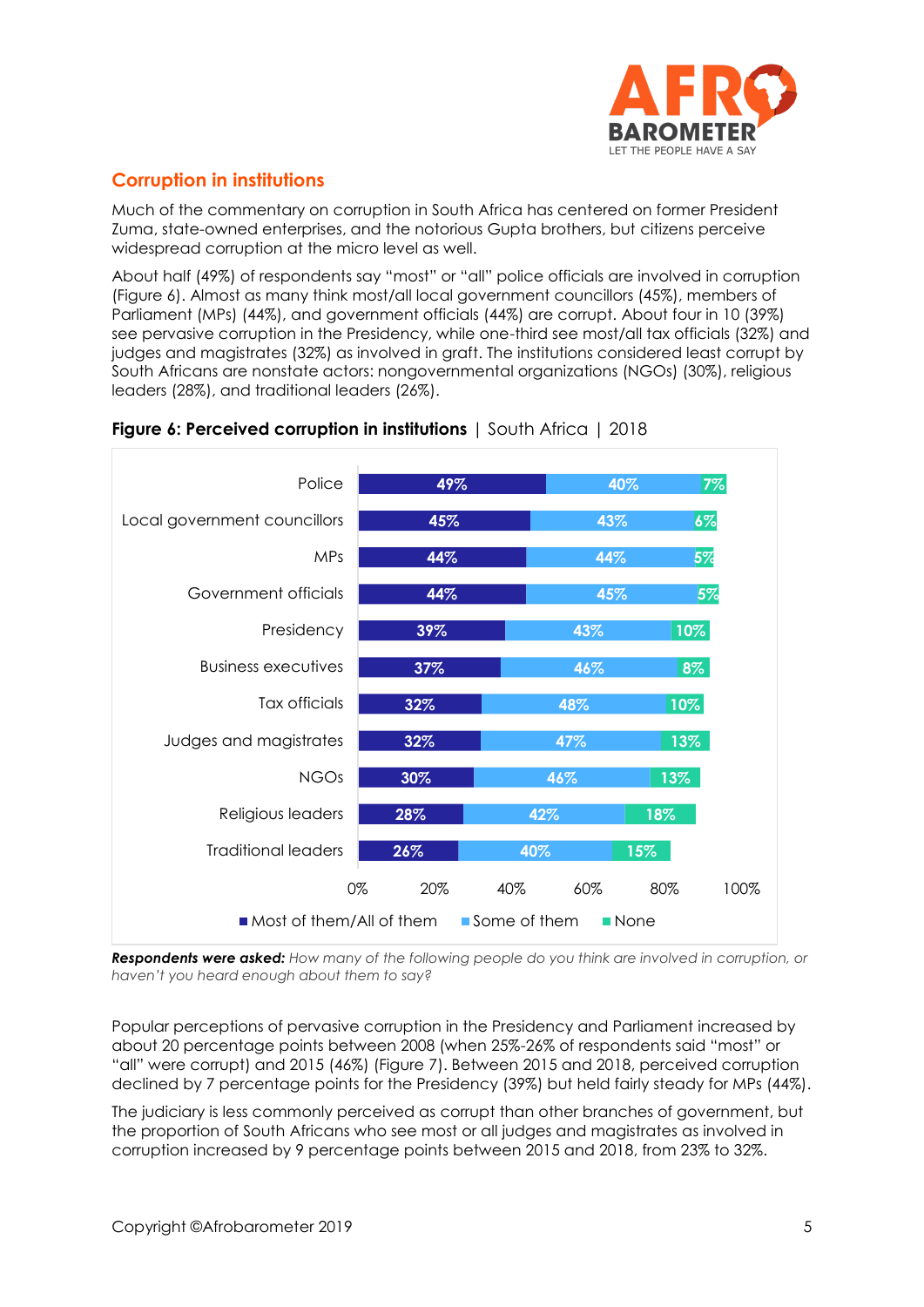



**Figure 7: Perceived corruption in the Presidency, Parliament, and courts**  | South Africa | 2006-2018

*Respondents were asked: How many of the following people do you think are involved in corruption, or haven't you heard enough about them to say? (% who say "most" or "all")*

Popular perceptions of corruption in the Presidency are so strong that even among supporters of the governing African National Congress (ANC), only about one in eight (13%) say the office is free of graft (Figure 8). One-third (32%) of ANC supporters say "most" or "all" officials in the Presidency are involved in corruption, a somewhat rosier view than among supporters of the opposition Democratic Alliance (DA) (44%) and Economic Freedom Fighters (EFF) (51%). 1



**Figure 8: Perceived corruption in the Presidency** | by partisan affiliation | South Africa | 2018

*Respondents were asked: How many of the following people do you think are involved in corruption, or haven't you heard enough about them to say? Office of the Presidency*

<sup>1</sup> Afrobarometer determines political affiliation based on responses to the questions, *"Do you feel close to any particular political party?"* and, if yes, *"Which party is that?"*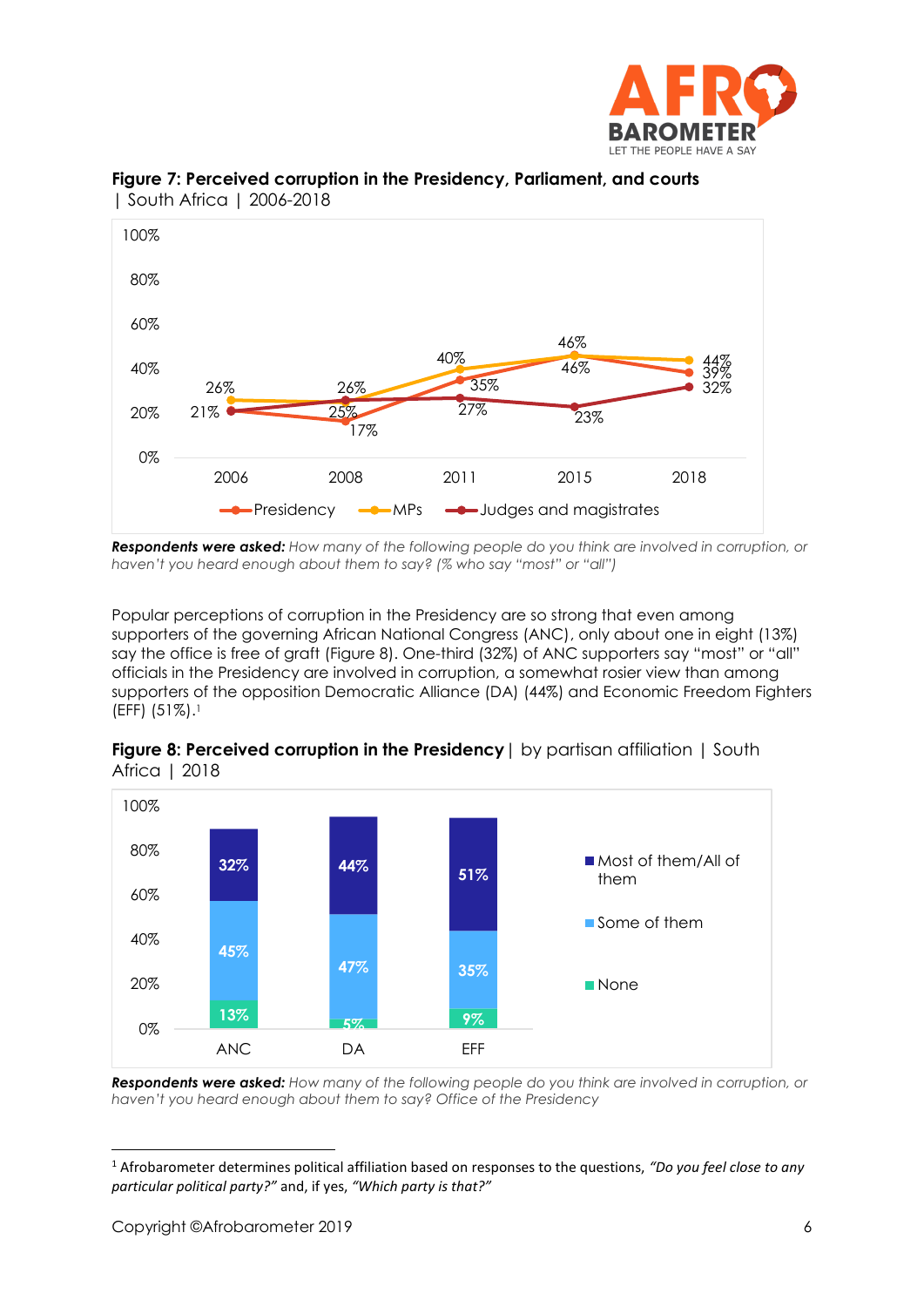

# **Use of bribery**

Official corruption enables a culture of bribery. Although the vast majority of South Africans say they did not engage in bribery during the 12 months preceding the survey, some acknowledge resorting to paying bribes to access government services (Figure 9). Among survey respondents who had contact with basic service providers in the past year, one in four (26%) say they paid a bribe to avoid a problem with the police, while about half as many paid bribes to access school assistance (14%) or government identity documents (13%). One in 10 say they paid a bribe to obtain police assistance (10%) or utility services (10%), while one in 10 did so get medical care (6%).



## **Figure 9: Paying bribes for services** | South Africa | 2018

*Respondents who said they had contact with key public services were asked: How often, if ever, did you have to pay a bribe, give a gift, or do a favour for:* 

*A police officer in order to avoid a problem during one of these encounters?*

*A teacher or school official in order to get the services you needed from the schools?* 

*A favour for a government official in order to get the document you needed?* 

*A police officer in order to get the assistance you needed?*

*A government official in order to get the services you needed?*

*A health worker or clinic or hospital staff in order to get the medical care you needed?* 

*(Note: Respondents who said they had no contact with these services during the previous year are excluded.)*

Moreover, most South Africans believe that people can use bribery to circumvent the law (Figure 10). Majorities say it is "somewhat likely" or "very likely" that ordinary people could use bribes or personal connections to avoid paying taxes (51%), avoid going to court (57%), and register land that doesn't belong to them (54%). And far larger majorities – around eight in 10 – say it's likely that wealthy people could do this.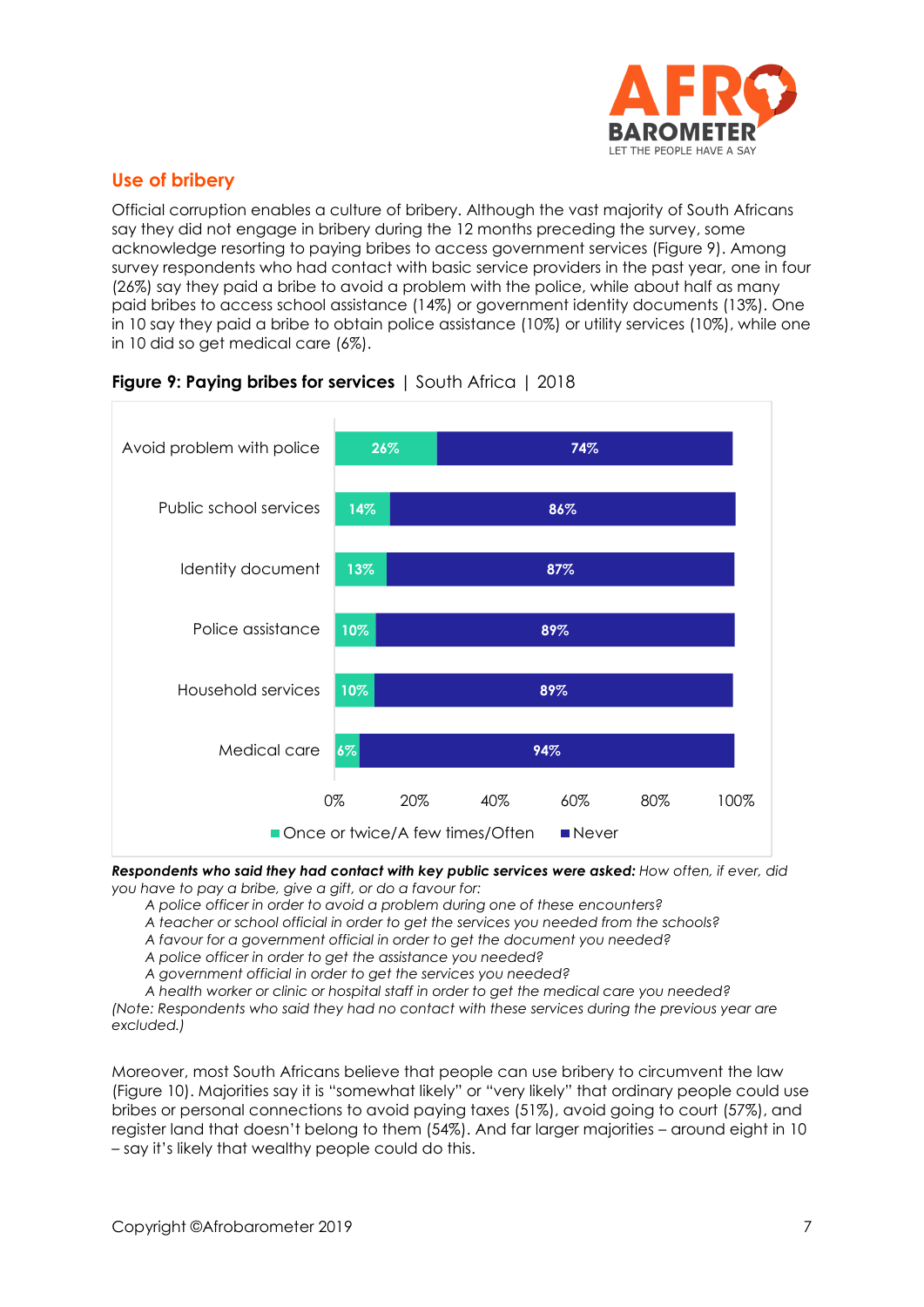





*Respondents were asked: In this country, how likely do you think it is that an ordinary person/rich person could pay a bribe or use personal connections to get away with: Avoid going to court? (% who say "somewhat likely" or "very likely")*

## **Conclusion**

Just a year into his presidency, facing his first national election campaign in 2019, Ramaphosa appears to still have work ahead to convince South Africans that his "new dawn" is coming. There are small signs of improvement: Compared to 2015, citizens are somewhat less likely to see corruption in the Presidency.

But most South Africans still see corruption in the country as increasing, as affecting all branches of government, and as an effective means of circumventing the law. Some citizens must resort to bribery in order to access essential state services from corrupt officials. And while a majority of citizens think ordinary people can help fight corruption, they also see reporting corruption as both a risky and probably ineffective exercise.

> Do your own analysis of Afrobarometer data – on any question, for any country and survey round. It's easy and free at www.afrobarometer.org/online-data-analysis.